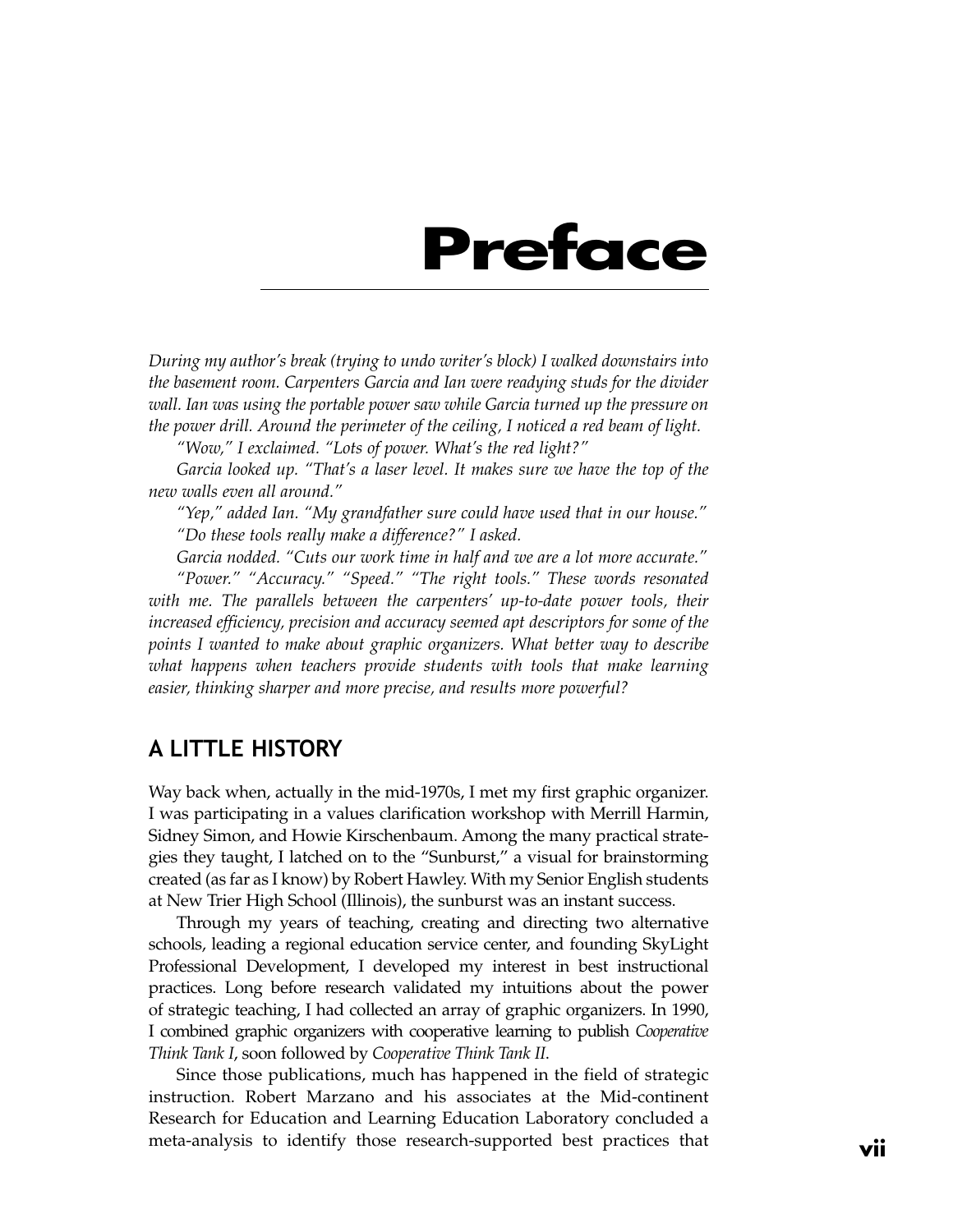

produced the largest effect sizes for student achievement. Included among these top-notch strategies were nonlinguistic representations, cooperative learning, questioning and cueing, and hypothesizing. In the strategy labeled "nonlinguistic representations," graphic organizers stand out as one of the most highly effective achievement-producing tactics.

Beyond the achievement research, brain research has validated the value of graphic organizers as a tool that enhances learning, especially among those students who are classified in Howard Gardener's *Theory of Multiple Intelligences* as "visual-spatial learners."

# THE CURRENT STATE

Today, most textbook publishers, many professional development consultants, and even some software developers advocate the use of graphic organizers in daily instruction. Teachers from kindergarten to college have listened and learned. For the most part, their use of these tools is well thought out. In some others, misconceptions and inappropriate use foil their benefits.

# THE PURPOSES FOR THIS REVISED EDITION

First, the time is right! It is time to update information about the many new and useful organizers that have emerged since 1990. It is time to identify the strong and consistent research behind this very sensible, practical, and easy-to-use teaching tool. It is time to put this tool into the context of those other high-effects instructional strategies that truly make a difference in student learning, promote teacher wisdom, and communicate the joy in learning. Like carpenters, surgeons, and others who have benefited from new tools that increase the quality of their work, so too can teachers.

Second, the needs are great. What are these needs? Novice teachers and seasoned veterans need to have ready at hand a single source that they can rely on as they make instructional choices for their daily power lessons. Such lessons will provide teachers with the best means to promote improvements in how and what students learn.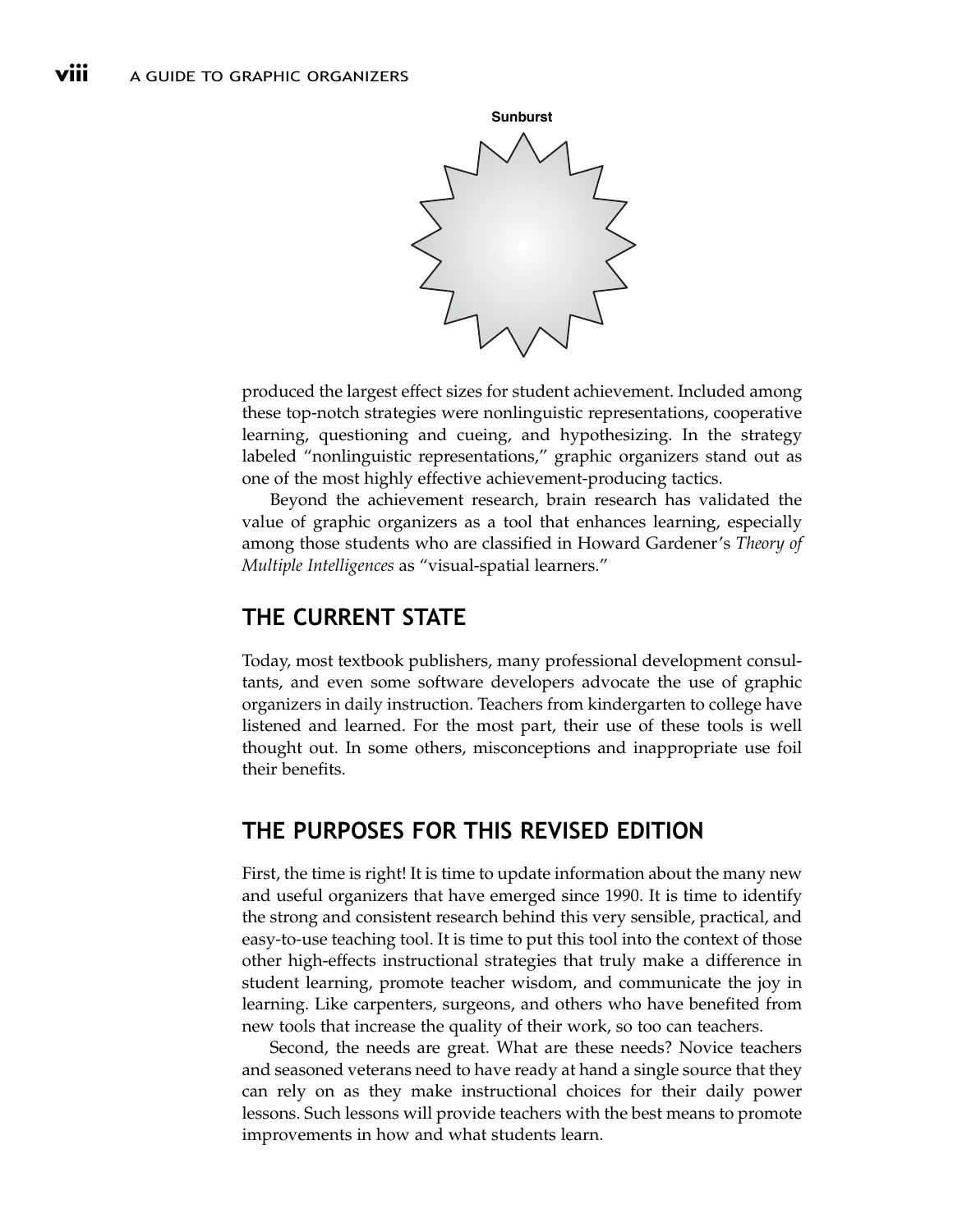

There is also a need to provide teachers with the research, the theory base, and sensible advice that have emerged in the last decade that allow them to use their new tools well. Such advice indicates which strategies and tactics have the most impact on student achievement as well as the "how to." These are the supports teachers need when they are challenged by narrow interpretations of *No Child Left Behind,* low expectations of teaching ability by those who wish to reduce all teachers into script readers, and increased pressure to "cover" more material more quickly as the preface to the next standardized test.

In a time when funding is short for elaborate professional development, new programs, and text materials, no-frills instruction is needed. No-frills tools anchor no-frills instruction with tools that are easy to use but that provide power-packed results. Graphic organizers, usable on many levels, meet these criteria. There is no need for reams of paper to make multiple student copies, elaborate projection technology, or other tools that sap limited funds. At the very least, teachers can draw the organizer on the board and ask students to replicate it in their notes or copy it onto a large sheet of newsprint for group work. Once the students hear the simple procedures, they can use their textbooks to gather and make sense of the concepts they are studying. Not fancy. Not frilly.

## THE VARIED USES OF GRAPHIC ORGANIZERS

Graphic Organizers are tools with many uses. They work in many situations.

#### In the Classroom

1. Used by teachers to organize classroom discussions. (e.g., As students talk, teachers collect the information in an organized pattern such as the Web or Sunburst.)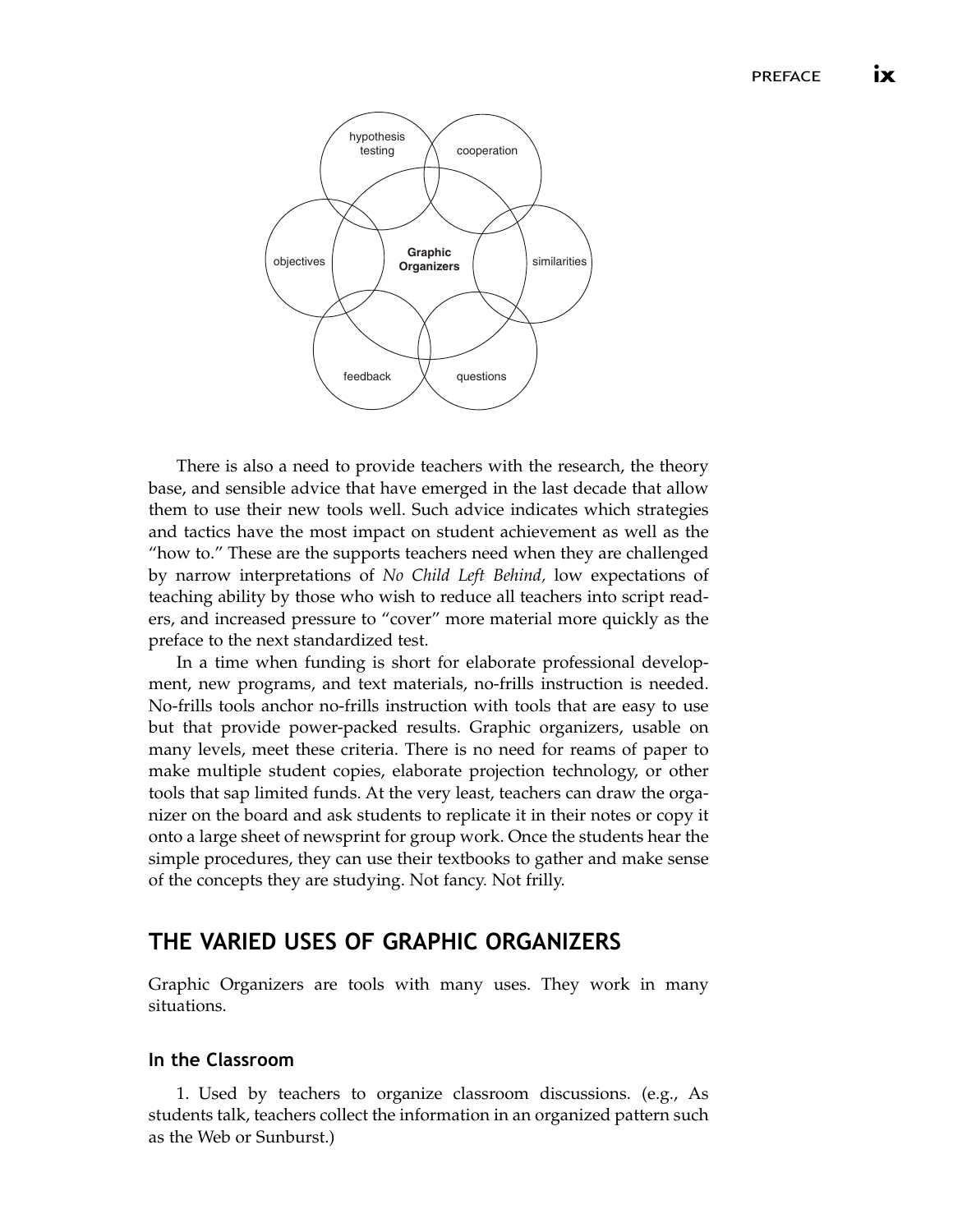2. Used by students to complete a task within a single lesson. (e.g., Students use a comparison Venn to understand the relationships between two characters in a story.)

3. Used by students as a learning tool. (e.g., Students learn to use the organizer with homework and in multiple classroom tasks throughout the school year.)

4. Used by students as a cooperative learning tool that promotes "positive interdependence." (e.g., In each group, students create a PMI to assess a completed math assignment. They make a single chart that captures each student's ideas and feelings.)

5. Used by students to develop their thinking, problem solving, and metacognition. (e.g., Students work in cooperative groups with the Fishbone organizer and a variety of cause-effect problems. They reflect on ways to improve their causal thinking via this graphic organizer.)

#### In Professional Development

1. Teacher trainers "walk the talk." They include graphic organizers in their workshop designs to model and encourage active engagement. (e.g., Math teachers work in subject groups with a Tri-Pie to identify applications of new research on best math instruction practices.)

2. Teacher study groups review prior knowledge and update applications of graphic organizers. (e.g., Teacher grade-level teams select one organizer to add to students' repertoires of "learning-to-learn" tools.)

3. Teachers update their use of graphic organizers for studying in classes that are information based. (e.g., Mrs. Gonzalez is completing her certification on special education law, which is presented in lecture fashion. She reorganizes her notes using different organizers.)

#### In School Meetings

1. Principals present key information via a PowerPoint slide organized with a graphic. (e.g., To show the year's priorities, the principal uses a Ranking Ladder.)

2. Principals use organizers to foster a learning community. (e.g., The principal facilitates learning groups that use a Decision Maker's flow chart to promote agreement on new discipline rules.)

## THIS BOOK'S STRUCTURE

This book is divided into two major sections. The first section combines a selection of those graphic organizers from *The Cooperative Think Tank I* and *The Cooperative Think Tank II* plus others developed since the last edition of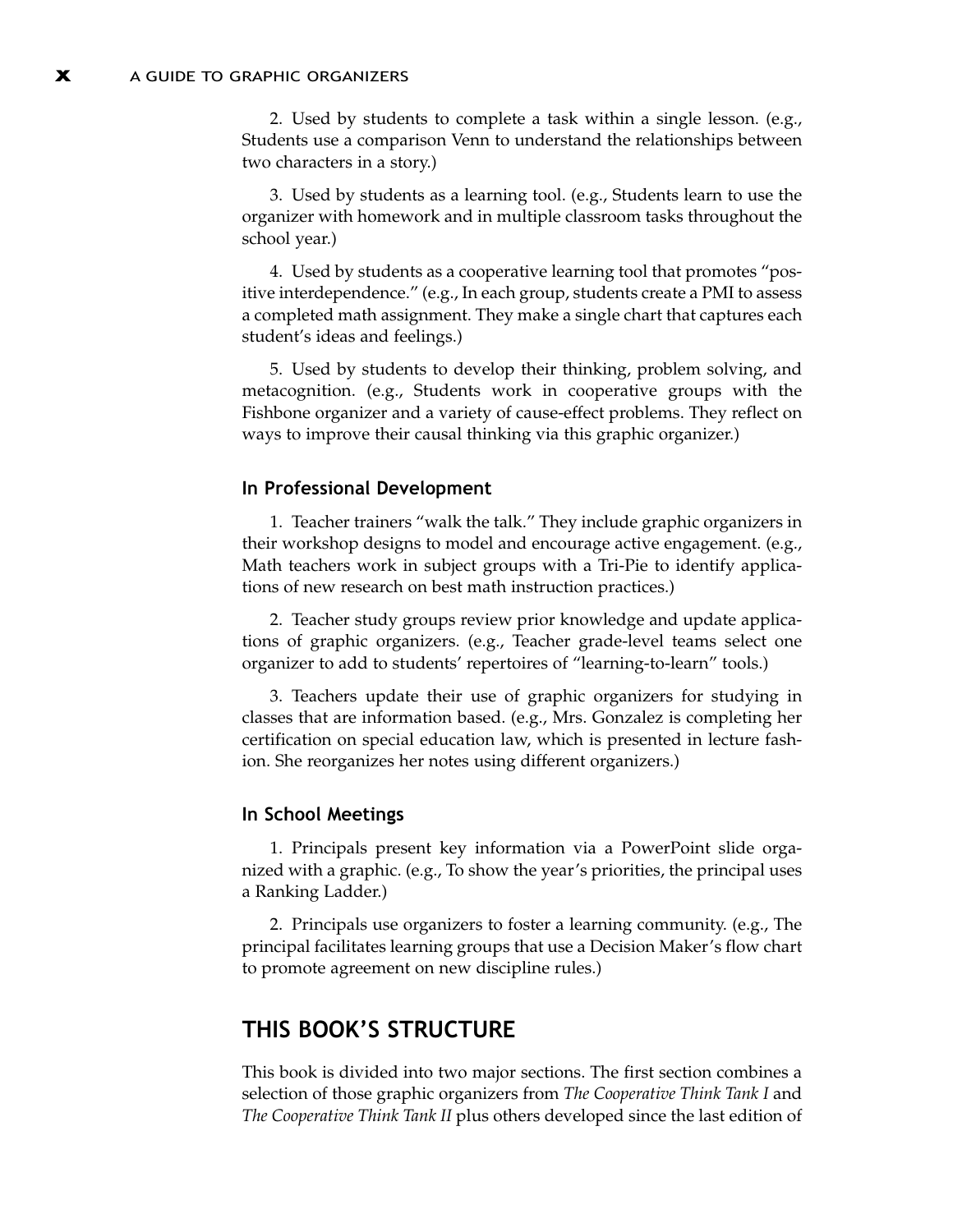these books. Feedback from teachers, professional developers, and teacher educators helped with this selection. The second section provides context for the learning theory, the research, NCLB, and other instructional strategies that deepen and extend students' learning. These include suggestions for best use of graphic organizers with cooperative learning, thinking processes, and assessment tactics.

## SECTION I (CHAPTERS 1**–**24)

Each chapter in the first section is organized in a consistent pattern to illuminate the best use of the highlighted graphic organizer.

#### Title

Name of the organizer.

#### Learning Phase

This refers to the three stages of learning postulated by cognitive psychologist Reuven Feuerstein. Graphic organizers are especially important in the first two stages: gathering information and making sense of information (see Chapter 27). The most appropriate stage is provided, although some organizers may serve well in a second stage. Some uses of organizers' stages overlap.

#### Level of Difficulty

Three levels, based on feedback from teachers, are identified: Easy, Moderate, and Challenging. Use these markers as suggested guides. Save the challenging strategies for very able middle-grade students, or for high school students.

#### Purpose

What is the reason or benefit gained?

#### Thinking Process

What is the thinking process that is most facilitated by this organizer?

#### Organizer

This is a blank sample of the organizer. Frequently, numbers that appear in specific areas of the organizer align with the procedural use instructions that follow.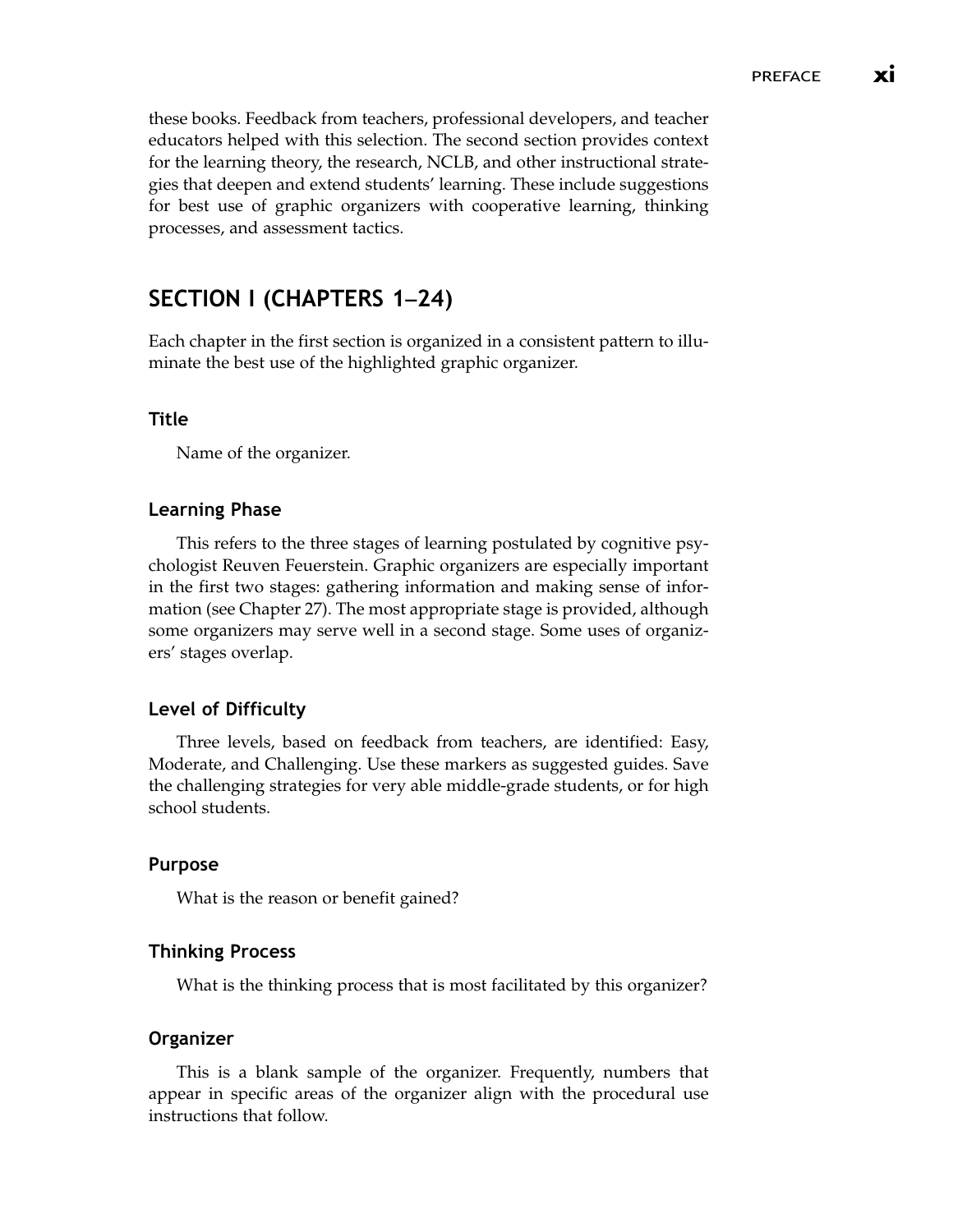#### Appropriate Uses

This is a list of suggestions on specific ways teachers might use this organizer. These instructions apply to individual uses or learning group uses.

#### Key Vocabulary

These are words associated with the learning of the organizer. These words introduce students to the language of thinking. Teachers may select and adapt these words to the cognitive age of the students. Teachers also may add the words from the content topics they are teaching.

#### Lesson Design

This design incorporates other instructional tactics shown by research to impact student achievement. The design targets individual instruction. Teachers can add to the lesson's impact by adapting the design for use by learning groups (see Chapter 30) and by teaching for thinking and transfer (see Chapter 26).

#### Organizer Examples

Three sample organizers are presented: elementary, middle, and secondary. These present a visual picture of what a student-completed organizer might look like.

#### More Ideas

In this part, teachers can see ideas for using the organizer with topics and concepts in literacy, mathematics, science, social studies, and other areas. Although teachers may select any of these, the primary purpose of these lists is to stimulate teachers' thinking about like ideas from their own curricula.

#### Make Your Own

This blank provides a space to lay out the components of this organizer with material directly from the curriculum.

#### Your Ideas

This space allows teachers to select ideas from the above lists that may be best for their students, or to write in their own ideas for the content they can enrich with this organizer.

#### Graphic Organizer (Blank Master)

This provides teachers with a master to copy and distribute. It is preferable that teachers make an overhead copy to show students on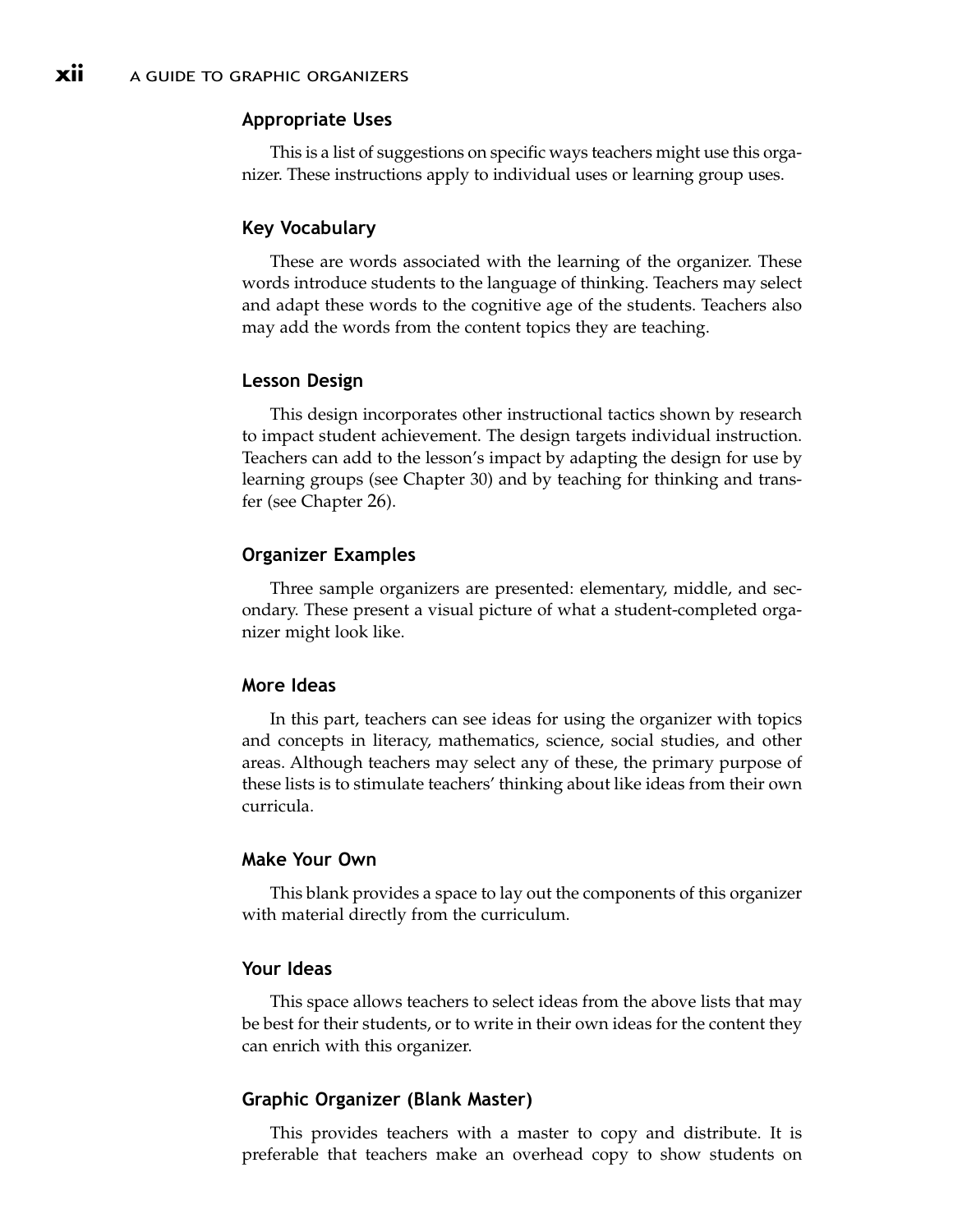the board or screen. This enables students to hand draw the pattern and sear it into their memory with habitual, independent use. When learning groups are using the pattern, assign a recorder to draw the pattern on a large sheet of newsprint (see Chapter 30). This encourages positive interdependence among group members, a necessary ingredient for building the team spirit in classrooms as learning communities.

## SECTION II (CHAPTERS 25**–**32)

This section provides a discussion on specific elements and classroom uses of graphic organizers. Its intent is to help teachers enrich student learning by amplifying other research-supported concepts and practices that enhance instruction via graphic organizers. Each chapter discusses the theoretical constructs, the research, and the relationship of the practice to instruction by graphic organizers. In this context, each chapter also provides brief descriptions of these best practices.

#### Chapter 25: Invent Your Own Graphic Organizer

This chapter from the original *Cooperative Think Tank* encourages teachers to construct new organizers that may fit their curriculum more tightly.

#### Chapter 26: Graphic Organizers: Tools for Lifelong Thinking and Learning

This chapter discusses the importance of teaching students how to transfer use of graphic organizers across the curriculum and into nonschool learning opportunities.

#### Chapter 27: Skillful Thinking Is Not an Accident

This chapter introduces the instructional framework for using graphic organizers as a tool to promote higher achievement through sharper thinking. It introduces the three phases of learning outlined by cognitive psychologist Reuven Feuerstein and shows how graphic organizers can create more efficient learners in each phase.

#### Chapter 28: Promoting Students' Thinking About Their Thinking

For advocates of constructivism, metacognition is the *sine qua non* of learning. This chapter outlines the rationale and suggested approaches for making student reflection about their thinking a central element in every lesson that incorporates a graphic organizer.

#### Chapter 29: Developing the Quality of Student Thinking

This chapter introduces the role of cognitive functions as the quality indicators of highly efficient thinking. The chapter shows how teachers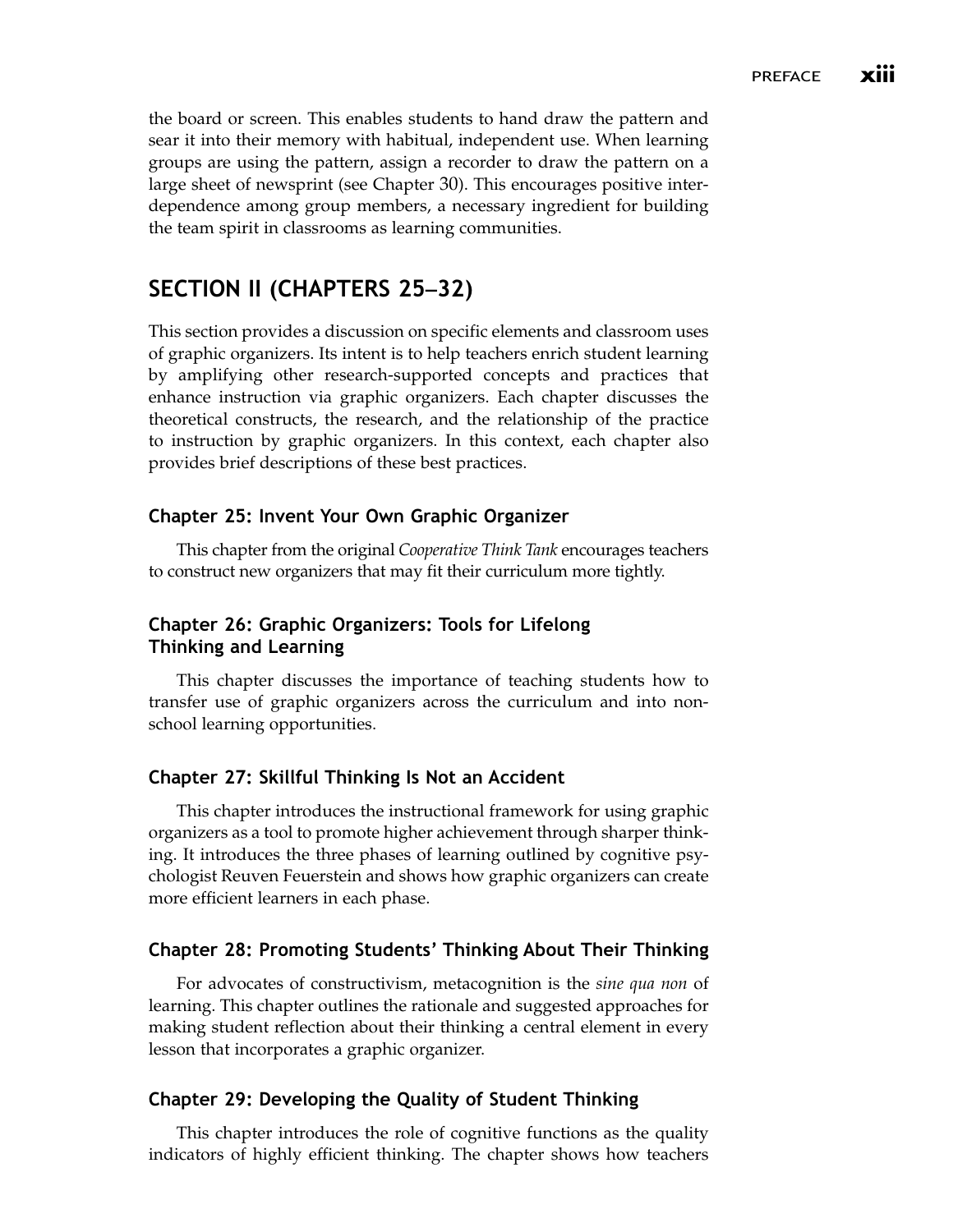can identify student thinking with graphic organizers that is inhibited by undeveloped functions and suggests tactics to make the thinking more efficient.

### Chapter 30: Using Graphic Organizers With Learning Groups

Building on the original model for using graphic organizers in cooperative learning groups, this chapter presents practical suggestions for imbedding graphic organizers in every lesson.

## Chapter 31: The Multiple Uses of Graphic Organizers in Assessment

This chapter presents a matrix model of assessment. It demonstrates how teachers can incorporate graphic organizers into their assessment of content, cooperation, and cognition.

## Chapter 32: No Child Left Behind and Research

Myths abound about use of graphic organizers in the context of the No Child Left Behind (NCLB) legislation. This chapter illustrates how and why graphic organizers are an essential component in any classroom lesson with the purpose of increasing student achievement with scientifically researched tools.

# APPENDIX

The Appendix provides a list of URLs, directing readers to Web sites with helpful information on graphic organizers, thinking, and brain research.

# WHAT'S NEW? A SUMMARY

This new edition combines two books into one and expands the discussion of key components that will enrich the instructional use of graphic organizers. In addition to modifications in the presentation of every organizer, this edition includes five new organizers with full exposition (made possible by "selective abandonment" of five organizers used less often in classrooms). It also provides up-to-date and contentcentered suggestions for uses of each graphic organizer in key areas of the curriculum.

Most notable is the addition of the second section. From a brief discussion of cooperative learning in the early editions, this section has grown to include deeper discussions of the cognitive connection, achievement and